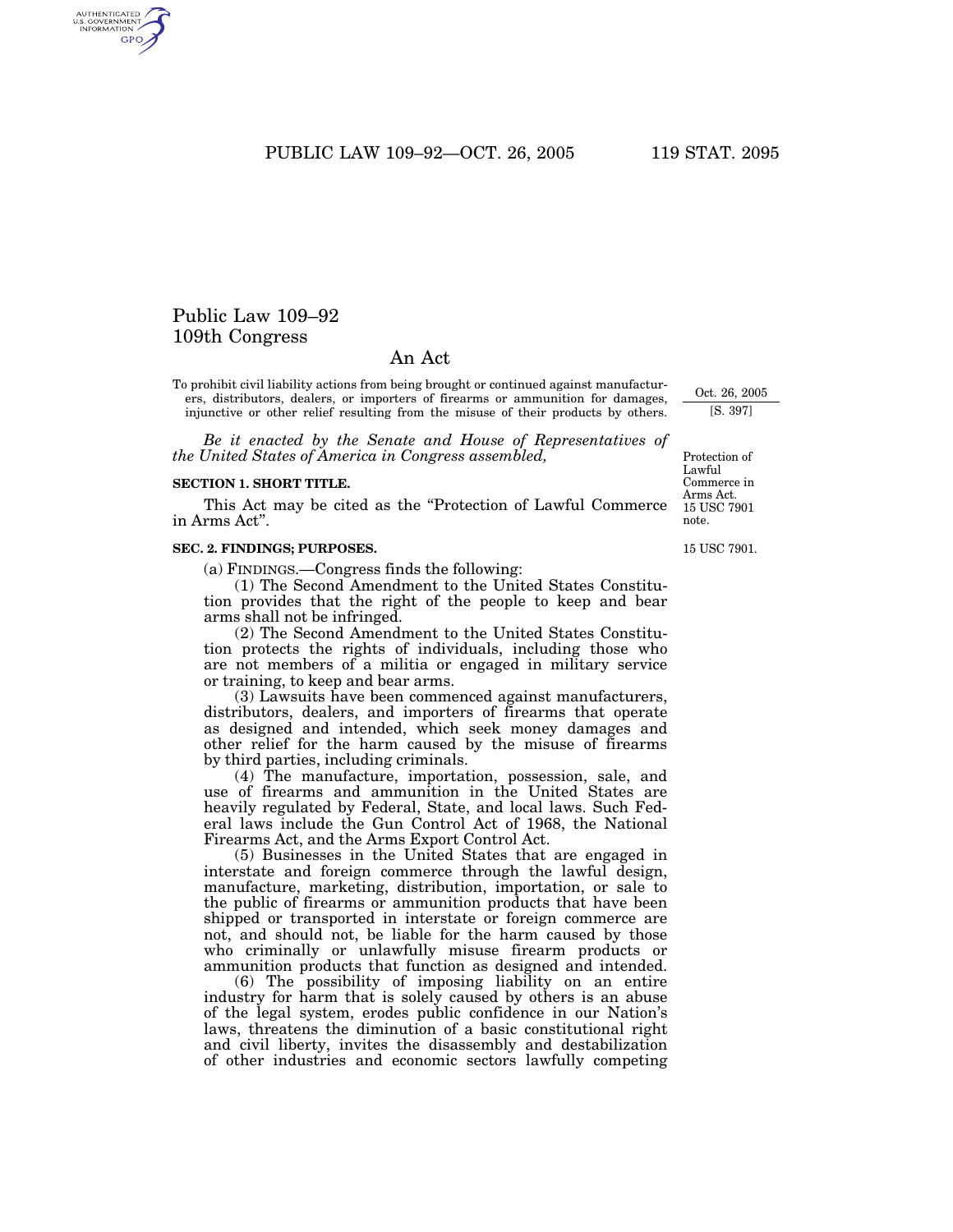in the free enterprise system of the United States, and constitutes an unreasonable burden on interstate and foreign commerce of the United States.

(7) The liability actions commenced or contemplated by the Federal Government, States, municipalities, and private interest groups and others are based on theories without foundation in hundreds of years of the common law and jurisprudence of the United States and do not represent a bona fide expansion of the common law. The possible sustaining of these actions by a maverick judicial officer or petit jury would expand civil liability in a manner never contemplated by the framers of the Constitution, by Congress, or by the legislatures of the several States. Such an expansion of liability would constitute a deprivation of the rights, privileges, and immunities guaranteed to a citizen of the United States under the Fourteenth Amendment to the United States Constitution.

(8) The liability actions commenced or contemplated by the Federal Government, States, municipalities, private interest groups and others attempt to use the judicial branch to circumvent the Legislative branch of government to regulate interstate and foreign commerce through judgments and judicial decrees thereby threatening the Separation of Powers doctrine and weakening and undermining important principles of federalism, State sovereignty and comity between the sister States. (b) PURPOSES.—The purposes of this Act are as follows:

(1) To prohibit causes of action against manufacturers, distributors, dealers, and importers of firearms or ammunition products, and their trade associations, for the harm solely caused by the criminal or unlawful misuse of firearm products or ammunition products by others when the product functioned as designed and intended.

(2) To preserve a citizen's access to a supply of firearms and ammunition for all lawful purposes, including hunting, self-defense, collecting, and competitive or recreational shooting.

(3) To guarantee a citizen's rights, privileges, and immunities, as applied to the States, under the Fourteenth Amendment to the United States Constitution, pursuant to section 5 of that Amendment.

(4) To prevent the use of such lawsuits to impose unreasonable burdens on interstate and foreign commerce.

(5) To protect the right, under the First Amendment to the Constitution, of manufacturers, distributors, dealers, and importers of firearms or ammunition products, and trade associations, to speak freely, to assemble peaceably, and to petition the Government for a redress of their grievances.

(6) To preserve and protect the Separation of Powers doctrine and important principles of federalism, State sovereignty and comity between sister States.

(7) To exercise congressional power under article IV, section 1 (the Full Faith and Credit Clause) of the United States Constitution.

15 USC 7902.

## **SEC. 3. PROHIBITION ON BRINGING OF QUALIFIED CIVIL LIABILITY ACTIONS IN FEDERAL OR STATE COURT.**

(a) IN GENERAL.—A qualified civil liability action may not be brought in any Federal or State court.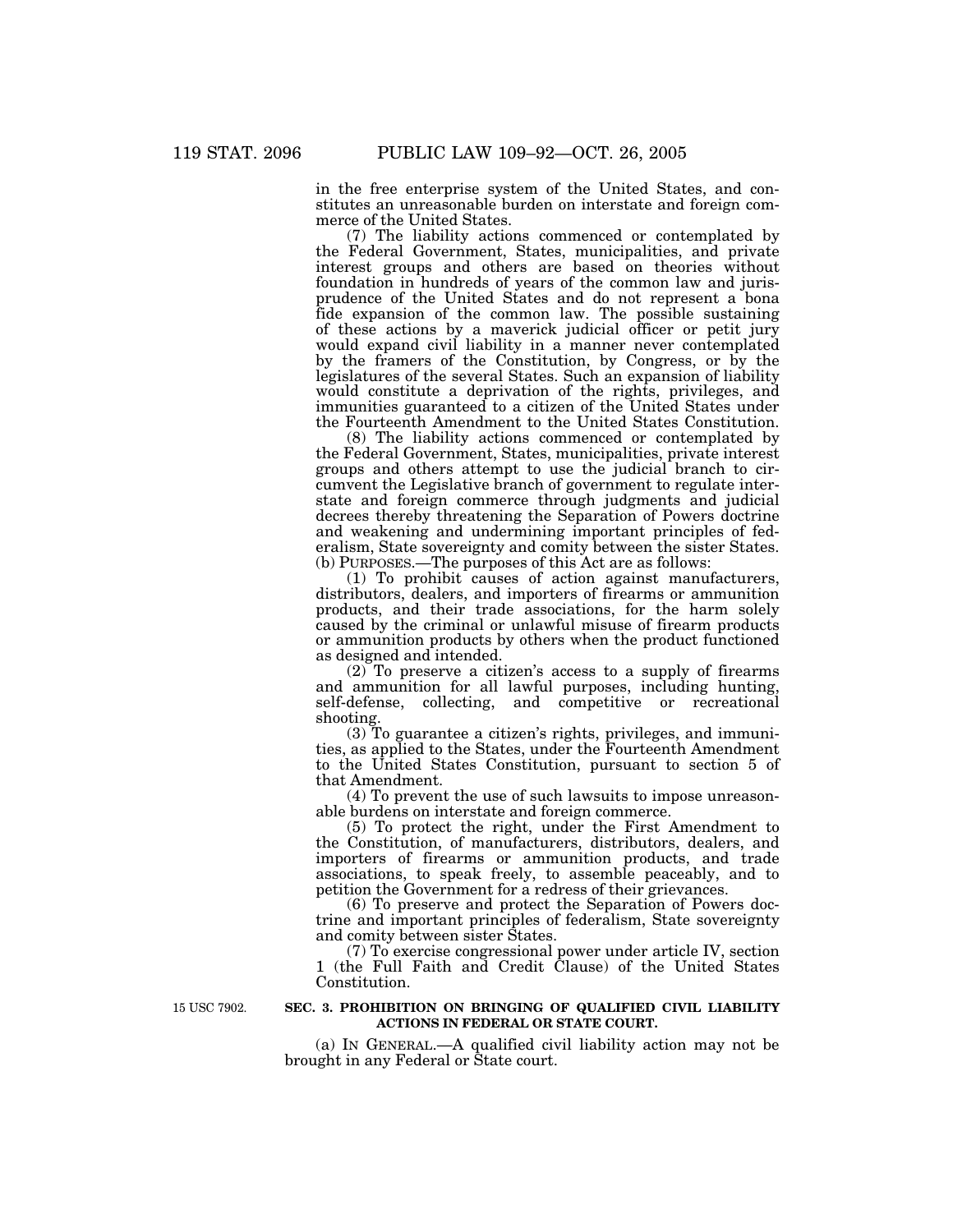(b) DISMISSAL OF PENDING ACTIONS.—A qualified civil liability action that is pending on the date of enactment of this Act shall be immediately dismissed by the court in which the action was brought or is currently pending.

## **SEC. 4. DEFINITIONS.**

In this Act:

(1) ENGAGED IN THE BUSINESS.—The term ''engaged in the business" has the meaning given that term in section  $921(a)(21)$ of title 18, United States Code, and, as applied to a seller of ammunition, means a person who devotes time, attention, and labor to the sale of ammunition as a regular course of trade or business with the principal objective of livelihood and profit through the sale or distribution of ammunition.

(2) MANUFACTURER.—The term ''manufacturer'' means, with respect to a qualified product, a person who is engaged in the business of manufacturing the product in interstate or foreign commerce and who is licensed to engage in business as such a manufacturer under chapter 44 of title 18, United States Code.

(3) PERSON.—The term ''person'' means any individual, corporation, company, association, firm, partnership, society, joint stock company, or any other entity, including any governmental entity.

(4) QUALIFIED PRODUCT.—The term ''qualified product'' means a firearm (as defined in subparagraph (A) or (B) of section  $921(a)(3)$  of title 18, United States Code), including any antique firearm (as defined in section  $921(a)(16)$  of such title), or ammunition (as defined in section  $921(a)(17)(A)$  of such title), or a component part of a firearm or ammunition, that has been shipped or transported in interstate or foreign commerce.

(5) QUALIFIED CIVIL LIABILITY ACTION.—

(A) IN GENERAL.—The term ''qualified civil liability action'' means a civil action or proceeding or an administrative proceeding brought by any person against a manufacturer or seller of a qualified product, or a trade association, for damages, punitive damages, injunctive or declaratory relief, abatement, restitution, fines, or penalties, or other relief, resulting from the criminal or unlawful misuse of a qualified product by the person or a third party, but shall not include—

(i) an action brought against a transferor convicted under section 924(h) of title 18, United States Code, or a comparable or identical State felony law, by a party directly harmed by the conduct of which the transferee is so convicted;

(ii) an action brought against a seller for negligent entrustment or negligence per se;

(iii) an action in which a manufacturer or seller of a qualified product knowingly violated a State or Federal statute applicable to the sale or marketing of the product, and the violation was a proximate cause of the harm for which relief is sought, including—

(I) any case in which the manufacturer or seller knowingly made any false entry in, or failed to make appropriate entry in, any record required

15 USC 7903.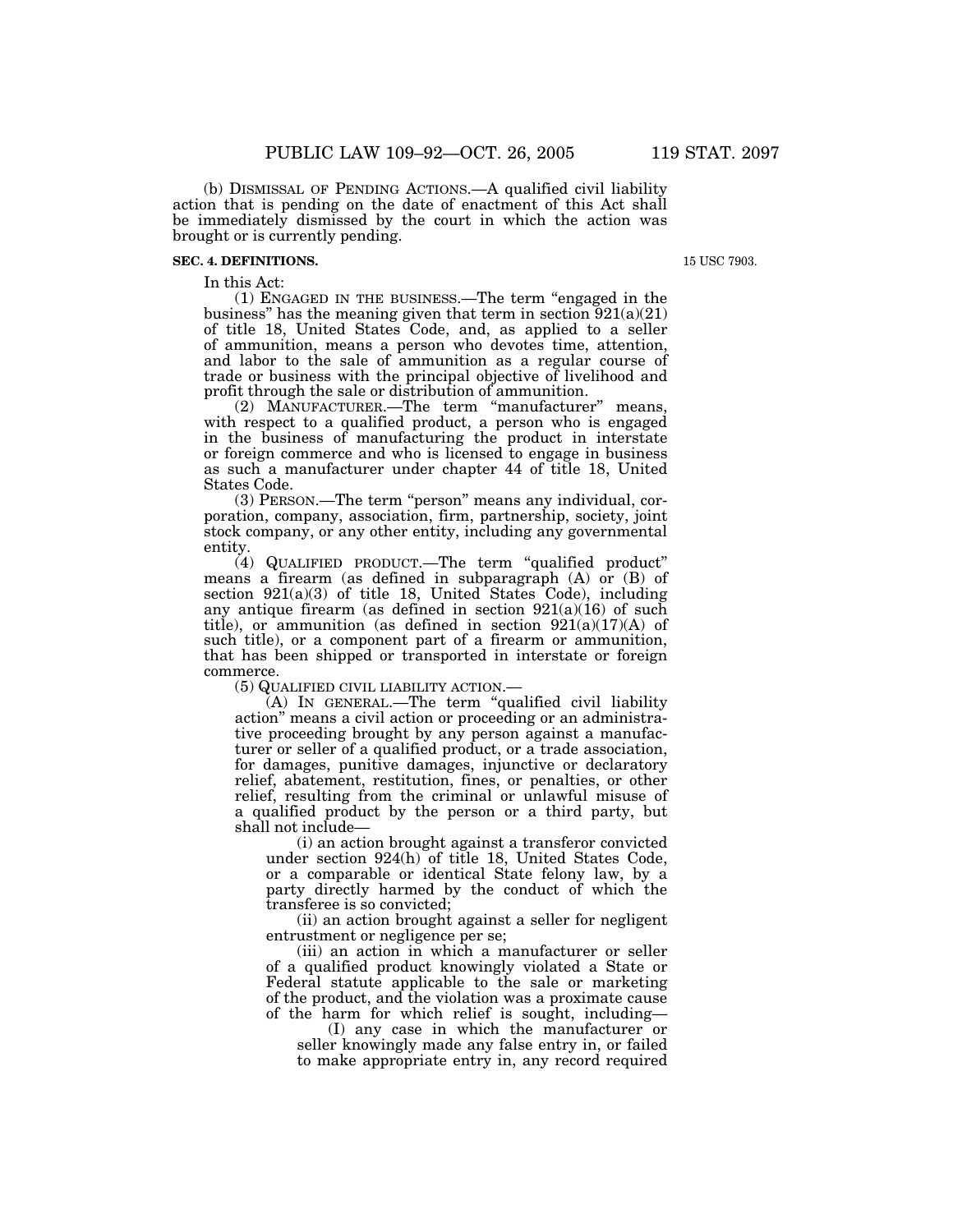to be kept under Federal or State law with respect to the qualified product, or aided, abetted, or conspired with any person in making any false or fictitious oral or written statement with respect to any fact material to the lawfulness of the sale or other disposition of a qualified product; or

(II) any case in which the manufacturer or seller aided, abetted, or conspired with any other person to sell or otherwise dispose of a qualified product, knowing, or having reasonable cause to believe, that the actual buyer of the qualified product was prohibited from possessing or receiving a firearm or ammunition under subsection (g) or (n) of section 922 of title 18, United States Code:

(iv) an action for breach of contract or warranty in connection with the purchase of the product;

(v) an action for death, physical injuries or property damage resulting directly from a defect in design or manufacture of the product, when used as intended or in a reasonably foreseeable manner, except that where the discharge of the product was caused by a volitional act that constituted a criminal offense, then such act shall be considered the sole proximate cause of any resulting death, personal injuries or property damage; or

(vi) an action or proceeding commenced by the Attorney General to enforce the provisions of chapter 44 of title 18 or chapter 53 of title 26, United States Code.

(B) NEGLIGENT ENTRUSTMENT.—As used in subparagraph (A)(ii), the term "negligent entrustment" means the supplying of a qualified product by a seller for use by another person when the seller knows, or reasonably should know, the person to whom the product is supplied is likely to, and does, use the product in a manner involving unreasonable risk of physical injury to the person or others.

(C) RULE OF CONSTRUCTION.—The exceptions enumerated under clauses (i) through (v) of subparagraph (A) shall be construed so as not to be in conflict, and no provision of this Act shall be construed to create a public or private cause of action or remedy.

(D) MINOR CHILD EXCEPTION.—Nothing in this Act shall be construed to limit the right of a person under 17 years of age to recover damages authorized under Federal or State law in a civil action that meets 1 of the requirements under clauses (i) through (v) of subparagraph (A).

(6) SELLER.—The term ''seller'' means, with respect to a qualified product—

 $(A)$  an importer (as defined in section  $921(a)(9)$  of title 18, United States Code) who is engaged in the business as such an importer in interstate or foreign commerce and who is licensed to engage in business as such an importer under chapter 44 of title 18, United States Code;

 $(B)$  a dealer (as defined in section  $921(a)(11)$  of title 18, United States Code) who is engaged in the business as such a dealer in interstate or foreign commerce and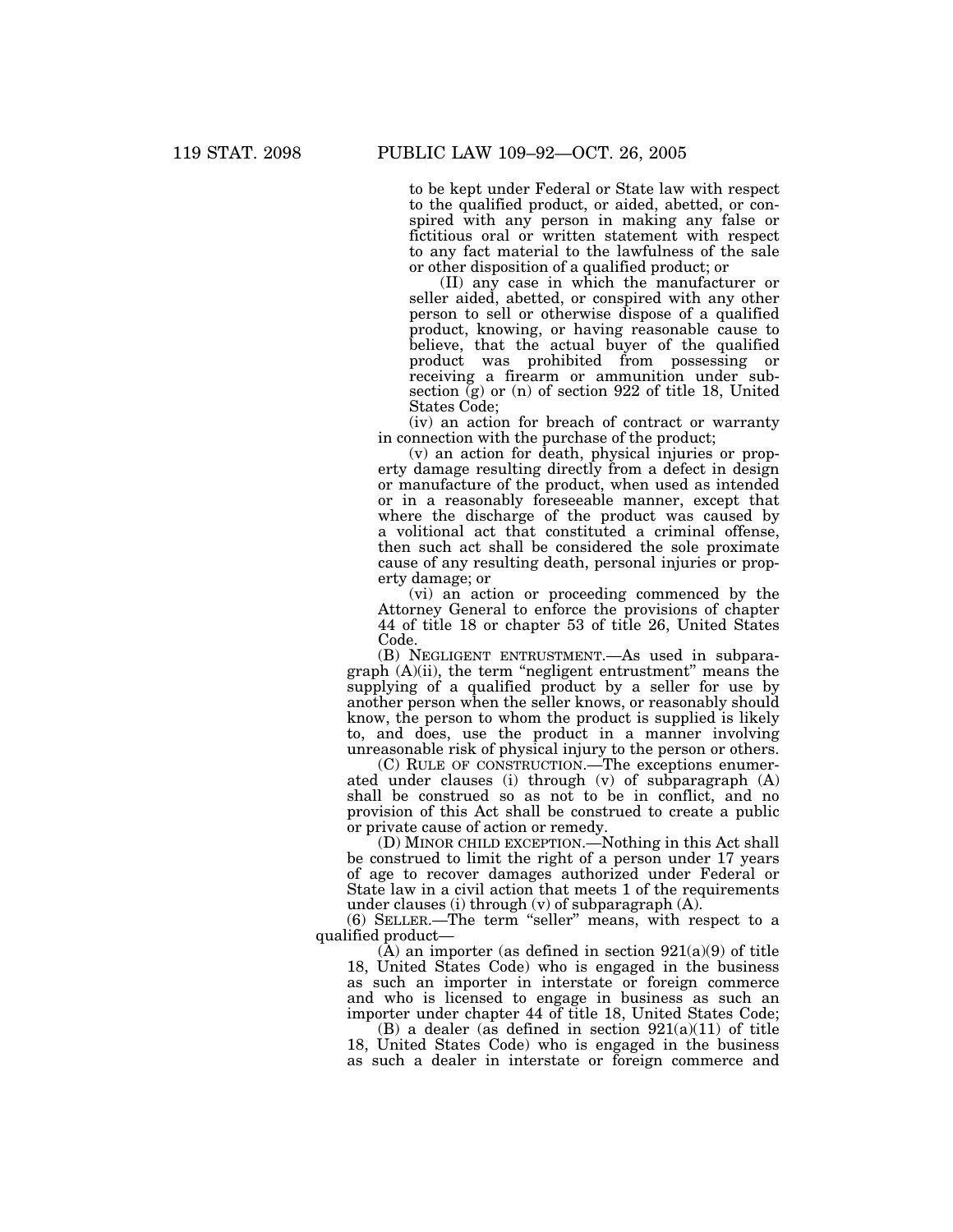who is licensed to engage in business as such a dealer under chapter 44 of title 18, United States Code; or

(C) a person engaged in the business of selling ammunition (as defined in section  $921(a)(17)(A)$  of title 18, United States Code) in interstate or foreign commerce at the wholesale or retail level.

(7) STATE.—The term ''State'' includes each of the several States of the United States, the District of Columbia, the Commonwealth of Puerto Rico, the Virgin Islands, Guam, American Samoa, and the Commonwealth of the Northern Mariana Islands, and any other territory or possession of the United States, and any political subdivision of any such place.

(8) TRADE ASSOCIATION.—The term ''trade association'' means—

(A) any corporation, unincorporated association, federation, business league, professional or business organization not organized or operated for profit and no part of the net earnings of which inures to the benefit of any private shareholder or individual;

 $(B)$  that is an organization described in section  $501(c)(6)$ of the Internal Revenue Code of 1986 and exempt from tax under section 501(a) of such Code; and

(C) 2 or more members of which are manufacturers or sellers of a qualified product.

(9) UNLAWFUL MISUSE.—The term ''unlawful misuse'' means conduct that violates a statute, ordinance, or regulation as it relates to the use of a qualified product.

### **SEC. 5. CHILD SAFETY LOCKS.**

(a) SHORT TITLE.—This section may be cited as the ''Child Safety Lock Act of 2005''.

(b) PURPOSES.—The purposes of this section are—

Child Safety Lock Act of 2005. 18 USC 921 note.

(1) to promote the safe storage and use of handguns by consumers;

(2) to prevent unauthorized persons from gaining access to or use of a handgun, including children who may not be in possession of a handgun; and

(3) to avoid hindering industry from supplying firearms to law abiding citizens for all lawful purposes, including hunting, self-defense, collecting, and competitive or recreational shooting.

(c) FIREARMS SAFETY.—

(1) MANDATORY TRANSFER OF SECURE GUN STORAGE OR SAFETY DEVICE.—Section 922 of title 18, United States Code, is amended by inserting at the end the following:

''(z) SECURE GUN STORAGE OR SAFETY DEVICE.—

"(1) In GENERAL.—Except as provided under paragraph (2), it shall be unlawful for any licensed importer, licensed manufacturer, or licensed dealer to sell, deliver, or transfer any handgun to any person other than any person licensed under this chapter, unless the transferee is provided with a secure gun storage or safety device (as defined in section  $921(a)(34)$  for that handgun.

"(2) EXCEPTIONS.—Paragraph  $(1)$  shall not apply to—

 $(A)(i)$  the manufacture for, transfer to, or possession by, the United States, a department or agency of the United

18 USC 922 note.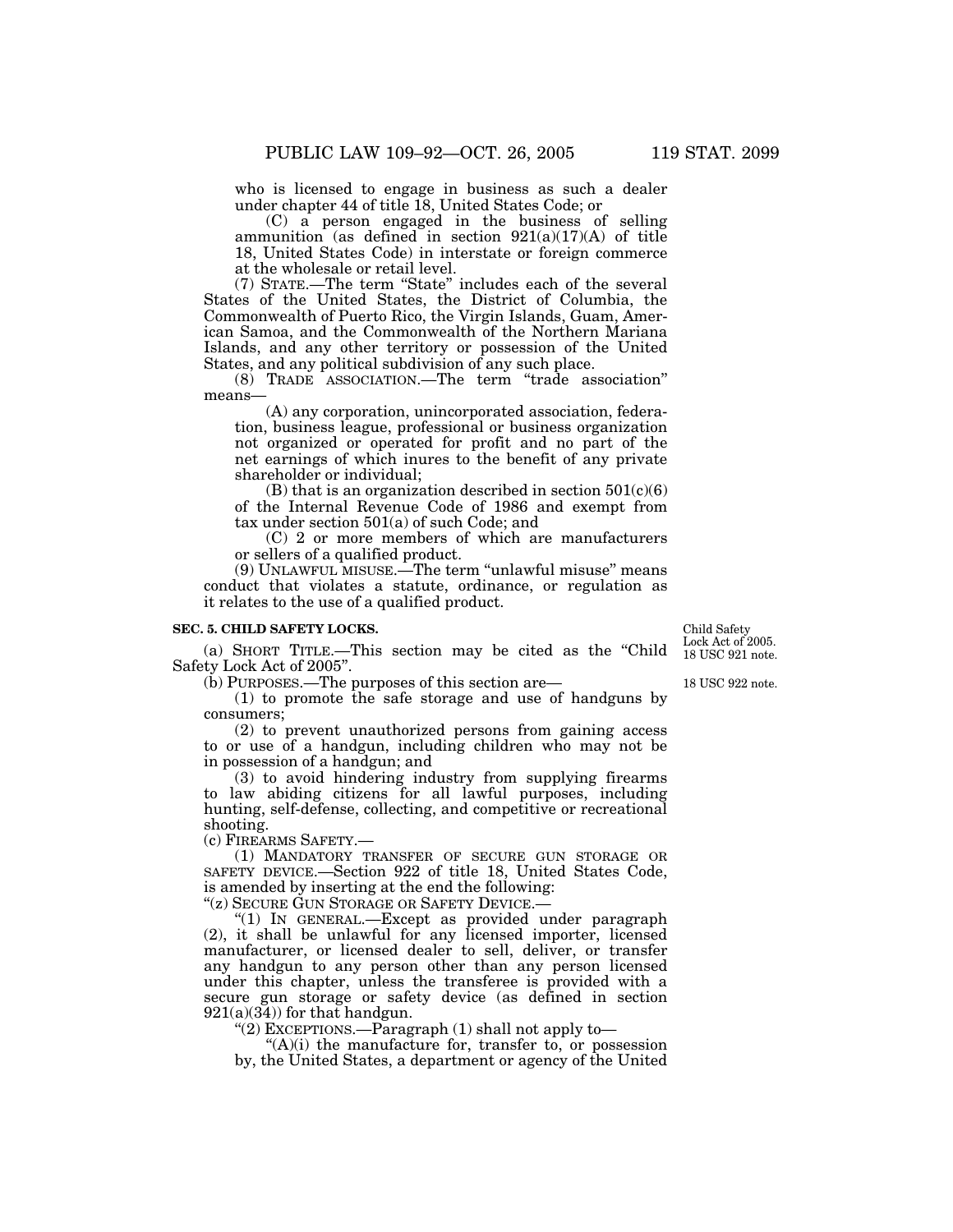States, a State, or a department, agency, or political subdivision of a State, of a handgun; or

"(ii) the transfer to, or possession by, a law enforcement officer employed by an entity referred to in clause (i) of a handgun for law enforcement purposes (whether on or off duty); or

 $'(B)$  the transfer to, or possession by, a rail police officer employed by a rail carrier and certified or commissioned as a police officer under the laws of a State of a handgun for purposes of law enforcement (whether on or off duty);

 $C$ ) the transfer to any person of a handgun listed as a curio or relic by the Secretary pursuant to section  $921(a)(13);$  or

''(D) the transfer to any person of a handgun for which a secure gun storage or safety device is temporarily unavailable for the reasons described in the exceptions stated in section 923(e), if the licensed manufacturer, licensed importer, or licensed dealer delivers to the transferee within 10 calendar days from the date of the delivery of the handgun to the transferee a secure gun storage or safety device for the handgun.

"(3) LIABILITY FOR USE.-

''(A) IN GENERAL.—Notwithstanding any other provision of law, a person who has lawful possession and control of a handgun, and who uses a secure gun storage or safety device with the handgun, shall be entitled to immunity from a qualified civil liability action.

"(B) PROSPECTIVE ACTIONS.—A qualified civil liability action may not be brought in any Federal or State court.

''(C) DEFINED TERM.—As used in this paragraph, the term 'qualified civil liability action'—

''(i) means a civil action brought by any person against a person described in subparagraph (A) for damages resulting from the criminal or unlawful misuse of the handgun by a third party, if—

''(I) the handgun was accessed by another person who did not have the permission or authorization of the person having lawful possession and control of the handgun to have access to it; and

''(II) at the time access was gained by the person not so authorized, the handgun had been made inoperable by use of a secure gun storage or safety device; and

"(ii) shall not include an action brought against the person having lawful possession and control of the handgun for negligent entrustment or negligence per se.''.

(2) CIVIL PENALTIES.—Section 924 of title 18, United States Code, is amended—

 $(A)$  in subsection  $(a)(1)$ , by striking "or  $(f)$ " and inserting "(f), or  $(p)$ "; and

(B) by adding at the end the following:

''(p) PENALTIES RELATING TO SECURE GUN STORAGE OR SAFETY DEVICE.—

" $(1)$  In GENERAL.—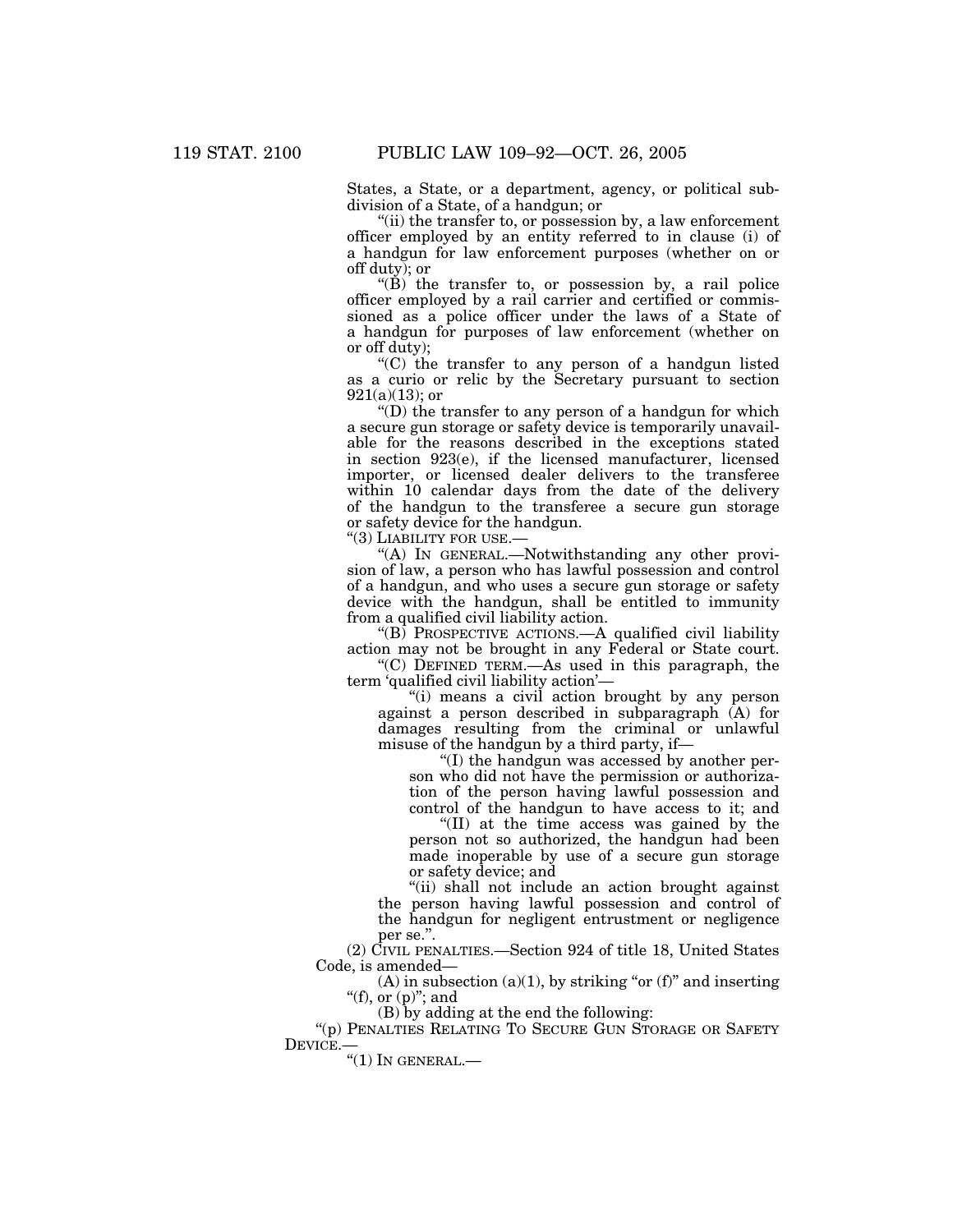''(A) SUSPENSION OR REVOCATION OF LICENSE; CIVIL PENALTIES.—With respect to each violation of section  $922(z)(1)$  by a licensed manufacturer, licensed importer, or licensed dealer, the Secretary may, after notice and opportunity for hearing—

" $(i)$  suspend for not more than 6 months, or revoke, the license issued to the licensee under this chapter that was used to conduct the firearms transfer; or "(ii) subject the licensee to a civil penalty in an

amount equal to not more than \$2,500.

''(B) REVIEW.—An action of the Secretary under this paragraph may be reviewed only as provided under section  $923(f)$ .

"(2) ADMINISTRATIVE REMEDIES.—The suspension or revocation of a license or the imposition of a civil penalty under paragraph (1) shall not preclude any administrative remedy that is otherwise available to the Secretary.''.

(3) LIABILITY; EVIDENCE.—

(A) LIABILITY.—Nothing in this section shall be construed to—

(i) create a cause of action against any Federal firearms licensee or any other person for any civil liability; or

(ii) establish any standard of care.

(B) EVIDENCE.—Notwithstanding any other provision of law, evidence regarding compliance or noncompliance with the amendments made by this section shall not be admissible as evidence in any proceeding of any court, agency, board, or other entity, except with respect to an action relating to section 922(z) of title 18, United States Code, as added by this subsection.

(C) RULE OF CONSTRUCTION.—Nothing in this paragraph shall be construed to bar a governmental action to impose a penalty under section  $924(p)$  of title 18, United States Code, for a failure to comply with section  $922(z)$ of that title.

(d) EFFECTIVE DATE.—This section and the amendments made 18 USC 922 note. by this section shall take effect 180 days after the date of enactment of this Act.

## **SEC. 6. ARMOR PIERCING AMMUNITION.**

(a) UNLAWFUL ACTS.—Section 922(a) of title 18, United States Code, is amended by striking paragraphs (7) and (8) and inserting the following:

" $(7)$  for any person to manufacture or import armor piercing ammunition, unless—

''(A) the manufacture of such ammunition is for the use of the United States, any department or agency of the United States, any State, or any department, agency, or political subdivision of a State;

''(B) the manufacture of such ammunition is for the purpose of exportation; or

''(C) the manufacture or importation of such ammunition is for the purpose of testing or experimentation and has been authorized by the Attorney General;

"(8) for any manufacturer or importer to sell or deliver armor piercing ammunition, unless such sale or delivery—

18 USC 922 note.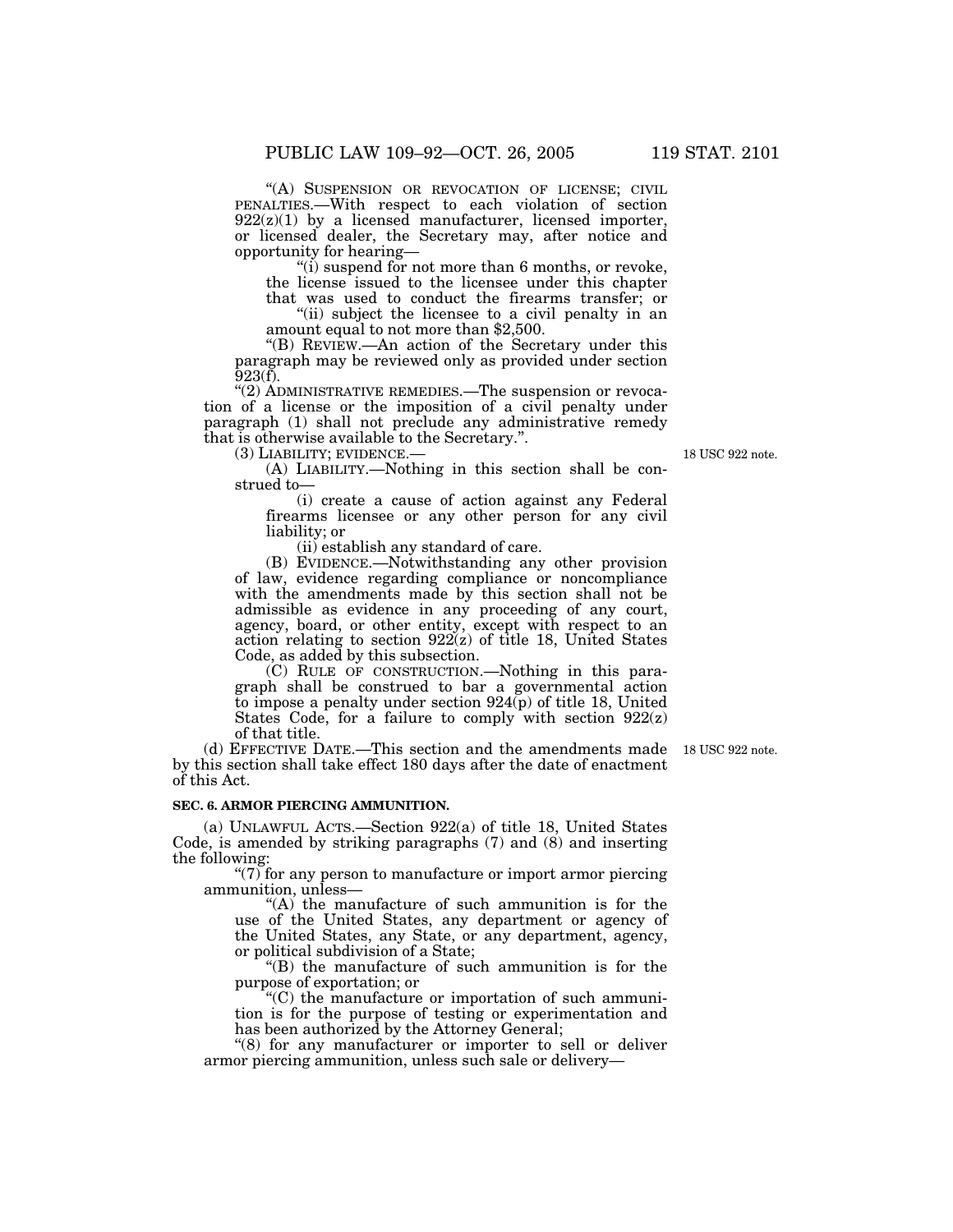$<sup>"</sup>(A)$  is for the use of the United States, any department</sup> or agency of the United States, any State, or any department, agency, or political subdivision of a State;

 $\mathcal{F}(B)$  is for the purpose of exportation; or

''(C) is for the purpose of testing or experimentation and has been authorized by the Attorney General;''.

(b) PENALTIES.—Section 924(c) of title 18, United States Code, is amended by adding at the end the following:

''(5) Except to the extent that a greater minimum sentence is otherwise provided under this subsection, or by any other provision of law, any person who, during and in relation to any crime of violence or drug trafficking crime (including a crime of violence or drug trafficking crime that provides for an enhanced punishment if committed by the use of a deadly or dangerous weapon or device) for which the person may be prosecuted in a court of the United States, uses or carries armor piercing ammunition, or who, in furtherance of any such crime, possesses armor piercing ammunition, shall, in addition to the punishment provided for such crime of violence or drug trafficking crime or conviction under this section—

"(A) be sentenced to a term of imprisonment of not less than 15 years; and

''(B) if death results from the use of such ammunition—

"(i) if the killing is murder (as defined in section 1111), be punished by death or sentenced to a term of imprisonment for any term of years or for life; and

''(ii) if the killing is manslaughter (as defined in section 1112), be punished as provided in section 1112.''.

(c) STUDY AND REPORT.—

(1) STUDY.—The Attorney General shall conduct a study to determine whether a uniform standard for the testing of projectiles against Body Armor is feasible.

(2) ISSUES TO BE STUDIED.—The study conducted under paragraph (1) shall include—

(A) variations in performance that are related to the length of the barrel of the handgun or center-fire rifle from which the projectile is fired; and

(B) the amount of powder used to propel the projectile.

(3) REPORT.—Not later than 2 years after the date of enactment of this Act, the Attorney General shall submit a report containing the results of the study conducted under this subsection to—

(A) the chairman and ranking member of the Committee on the Judiciary of the Senate; and